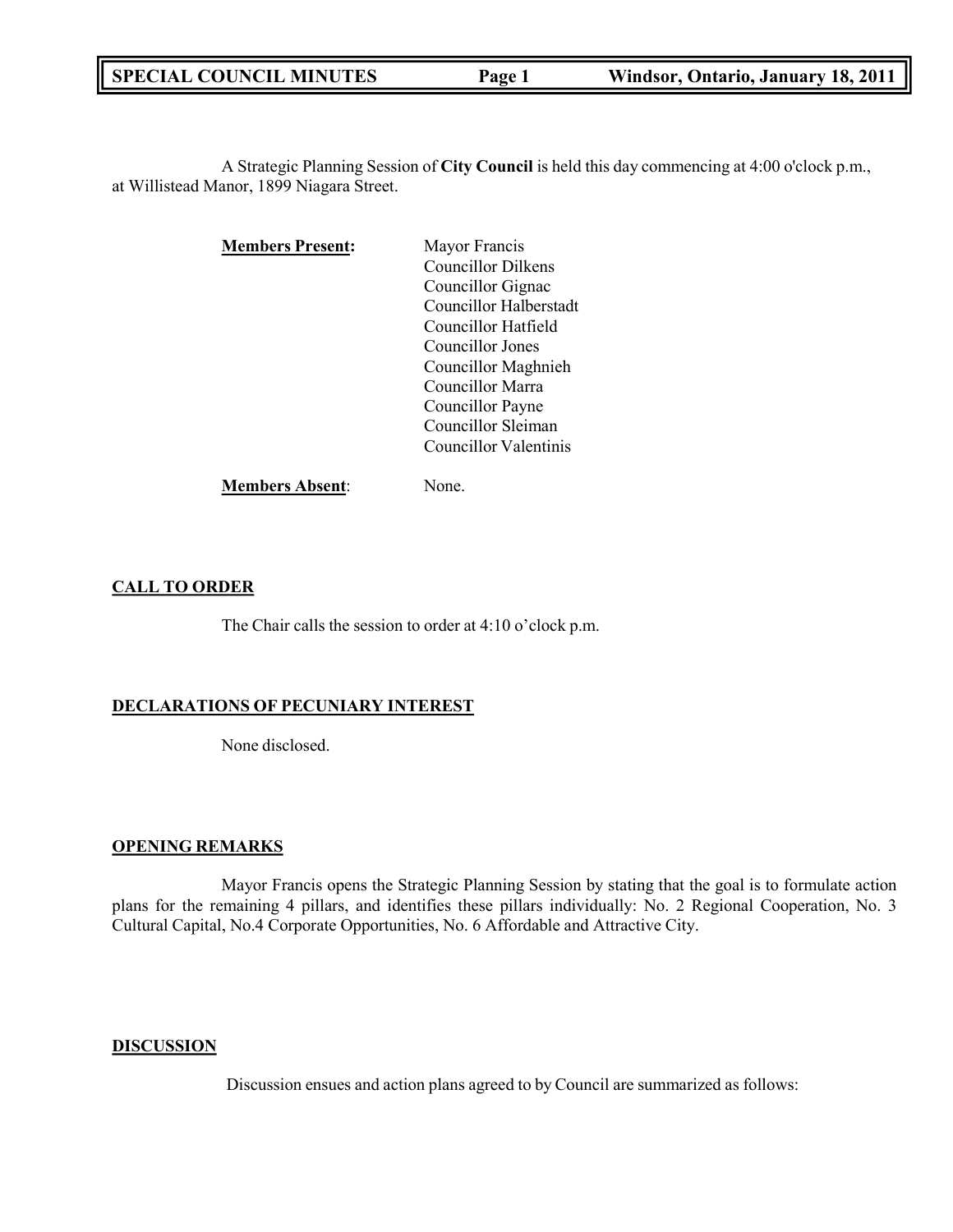### **Action items as outlined by Council for the "Affordable and Attractive City" Pillar:**

- 1. Hold the line
- 2. Neighbourhood Advisory Councils
	- Mayor Francis advises that if this were to be approved Councillors would have the opportunity to implement them as they see fit. What will need to be determined is the resources and support that will be required to implement such a program.
- 3. Blight Eradication Program
- 4. City- Wide beautification program, including all major gateways
	- Councillor Valentinis indicates that there is an increase in terms of problems with alleys and the dumping of garbage, and consequently a need to increase the enforcement of the alleys in numerous areas of the city.
	- Mayor Francis suggests that the issue of dumping in alleys perhaps can be vetted through neighbourhood advisory councils.
	- Councillor Dilkens asks if "districting" is initiated can the Community Improvement Plan (CIP) be used to help enhance particular districts? The City Planner responds that this can occur.
- 5. Corridors
	- Councillor Dilkens indicates that the City of Windsor lacks any form of branding.
	- Mayor Francis agrees and indicates that one of the key elements is the marketing of the City. The Mayor states that as a City, we are trying to sell product, the product being the City of Windsor, we need to develop something to provide to our investment opportunities. At the present time there is nothing that is readily available.
- 6. Windsor- Essex County Real Estate Board and Windsor-Essex Regional Chamber of Commerce and Windsor- Essex Economic Development Corporation.
	- 1. It is suggested that these services be used together to produce an inventory of information and promotional materials to market the City of Windsor.
- 7. Rail Rationalization

### **Action items as outlined by Council for the "Corporate Opportunities" Pillar:**

Mayor Francis commences the discussion respecting the "Corporate Opportunities" Pillar by outlining the 4 tools needed to deliver Council's vision as confirmed at the December 13, 2010 Strategic Planning Session of Windsor City Council:

- 1. 311/211
- 2. ABC Governance Review
- 3. Council Questions/Agenda priorities
- 4. Public outreach and Stakeholders

The Mayor states that there needs to be a willingness of Council members to proceed with a review for the possibility of integrated services. Mayor Francis indicates that there are entities such as Windsor Utilities Commission, Enwin, City of Windsor, Library, Police, Fire, Transit that can work together to remove redundancies and improve efficiencies.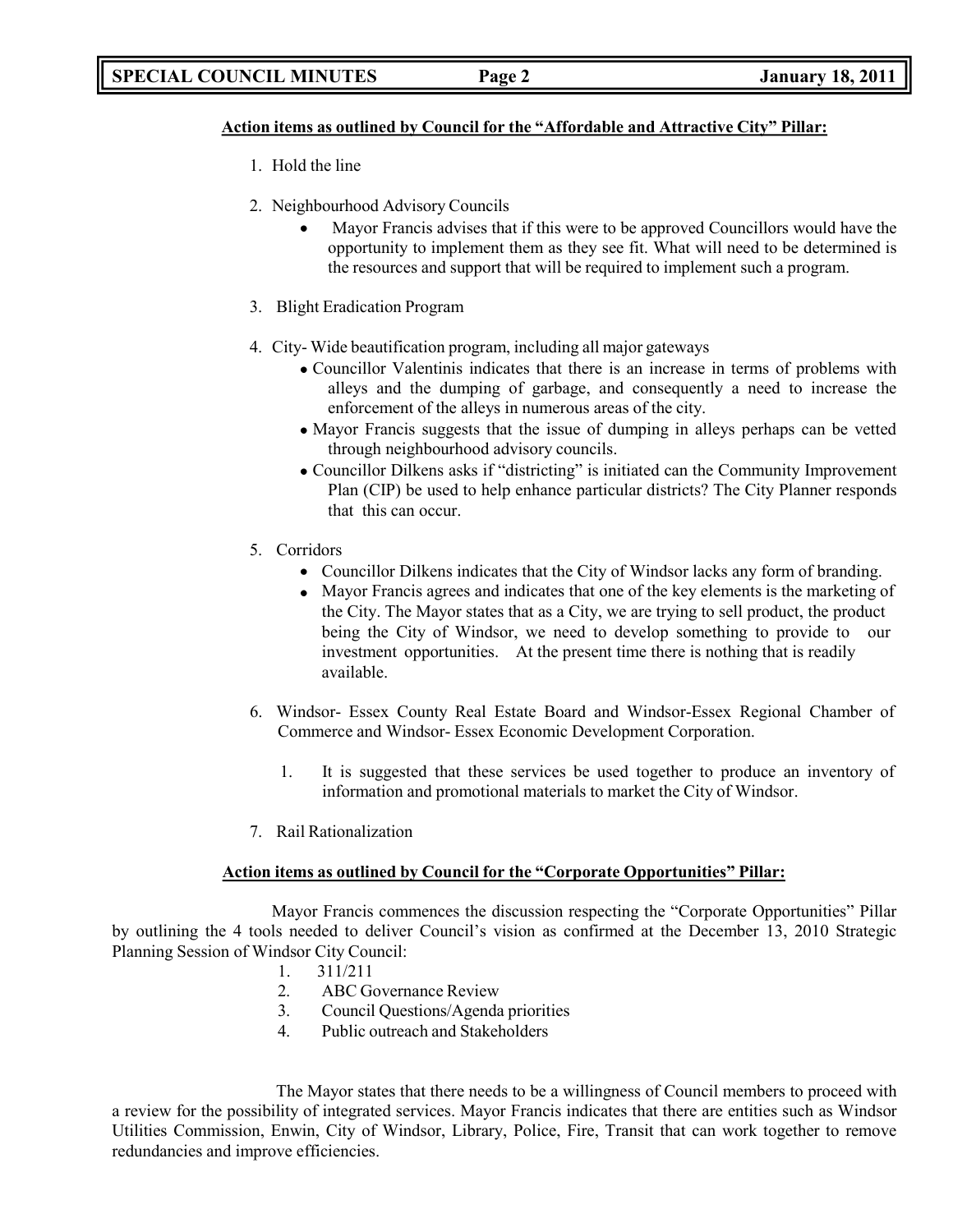Mayor Francis further indicates that the CAO's across Windsor and Essex County have been charged with the task to provide an outline of potential services that could possibly be streamlined. Mayor Francis indicates that Council as a cohesive group must re-focus on how services are delivered and consolidate if necessary.

Councillor Dilkens indicates that through the Service Delivery Review, further outsourcing remains a potential option, and concludes by stating that shared services is common practice across the province.

Councillor Sleiman indicates that a consolidation of services makes sense, but questions whether authority exists to do this.

Councillor Maghnieh indicates that as a Council, they must investigate how services are delivered and move forward with the consolidation of particular services, and concludes by stating that this is a common trend at the provincial level ("clusters"), and across the public service sector.

Councillor Payne indicates that Council collectively must investigate how services are delivered and move forward with the consolidation of particular services, and concludes by stating that there is a need to establish a common ground.

Councillor Jones indicates that Council must examine existing span of control and the total number of staff reporting to a supervisor/manager, and concludes by suggesting that Council investigate the possibility of bulk purchases in a more strategic manner.

Councillor Hatfield indicates that the regionalization of services must be pursued, suggesting areas such as Human Resources, Legal, Police, Planning and Building as possible services that could be provided on a regional basis.

Councillor Halberstadt indicates that Council must investigate how services are delivered and move forward with the streamlining of particular services, such as planning.

Councillor Marra indicates that Council must investigate how services are delivered, suggesting that Council needs to ensure that high quality and sustainable services are maintained, and that this exercise cannot be based solely on the bottom line.

Councillor Valentinis indicates that the regionalization of services must be pursued, suggesting that the expertise required in each area has increased over the last 18 years, and issues have increasingly become more complex.

Councillor Gignac indicates that the regionalization of services is a natural progression for this Council, to allow for efficiencies to be achieved, and suggests that some agencies may resist such change, and therefore Council must work out the mechanics first in order to get the buy in needed for it to succeed.

> Council recesses at 5:30 o'clock p.m. Council reconvenes at 6:05 o'clock p.m.

## **Action items as outlined by Council for the "Cultural Capital" Pillar:**

- 1. Cultural Master Plan
- 2. Conversion of Armouries and the Capitol Theatre
- 3. Chimczuck Estate
- 4. War of 1812 museum
- 5. Supporting Festivals (but a consistent policy is first needed)